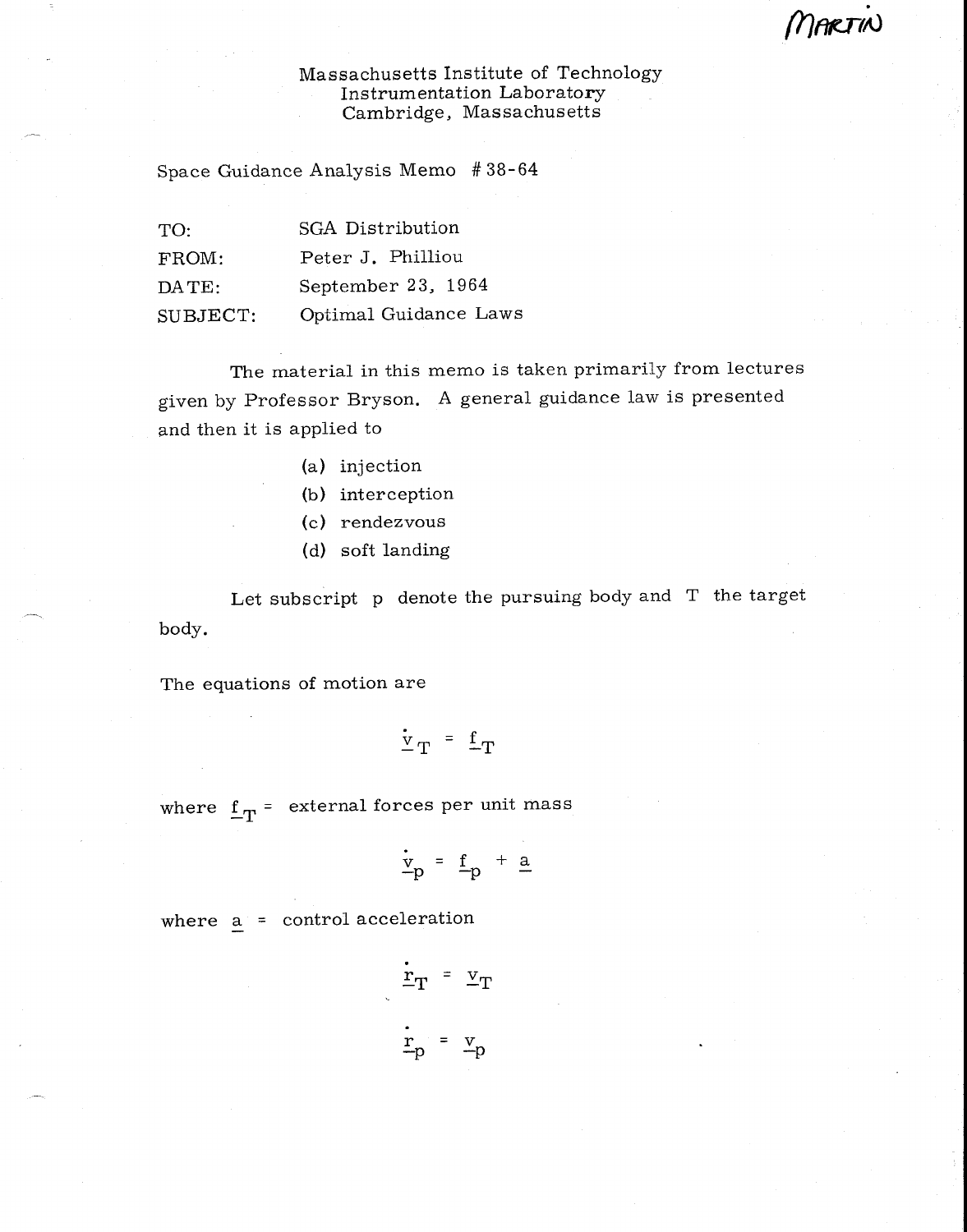We now have 12 equations, but we want relative values, consequently the 12 equations reduce to 6 by letting

$$
\underline{v} = \underline{v}_p - \underline{v}_T
$$
  

$$
\underline{r} = \underline{r}_p - \underline{r}_T
$$
  

$$
\underline{f} = \underline{f}_p - \underline{f}_T
$$

The 6 equations are

$$
\frac{\dot{v}}{r} = \frac{f}{v} + \frac{a}{v}
$$
\n
$$
t_0 \leq t \leq t_1
$$

where  $t_0$  is initial time and  $t_1$  is final time. The problem is to find the control law a which minimizes the cost function J , where J is assumed to be

$$
J = \frac{1}{2} \left[ C_v \underline{v} \cdot \underline{v} + C_r \underline{r} \cdot \underline{r} \right]_{t_1} + \int_0^{t_1} \frac{a^2}{2} dt
$$

and which satisfies the differential equations

$$
\frac{v}{\underline{v}} = \underline{f} + \underline{a}
$$
\n
$$
\frac{v}{\underline{r}} = \underline{v}
$$

This is a control problem to minimize J, the cost function, with initial state, time and final time fixed. The cost function J considers fuel cost and  $C_r$ ,  $C_v$  are weighting factor constants for position and velocity. Form the Hamiltonian

$$
H = \frac{a^2}{2} + \underline{\lambda} \cdot \underline{v} + \underline{p} \cdot (\underline{f} + \underline{a})
$$

- 2 -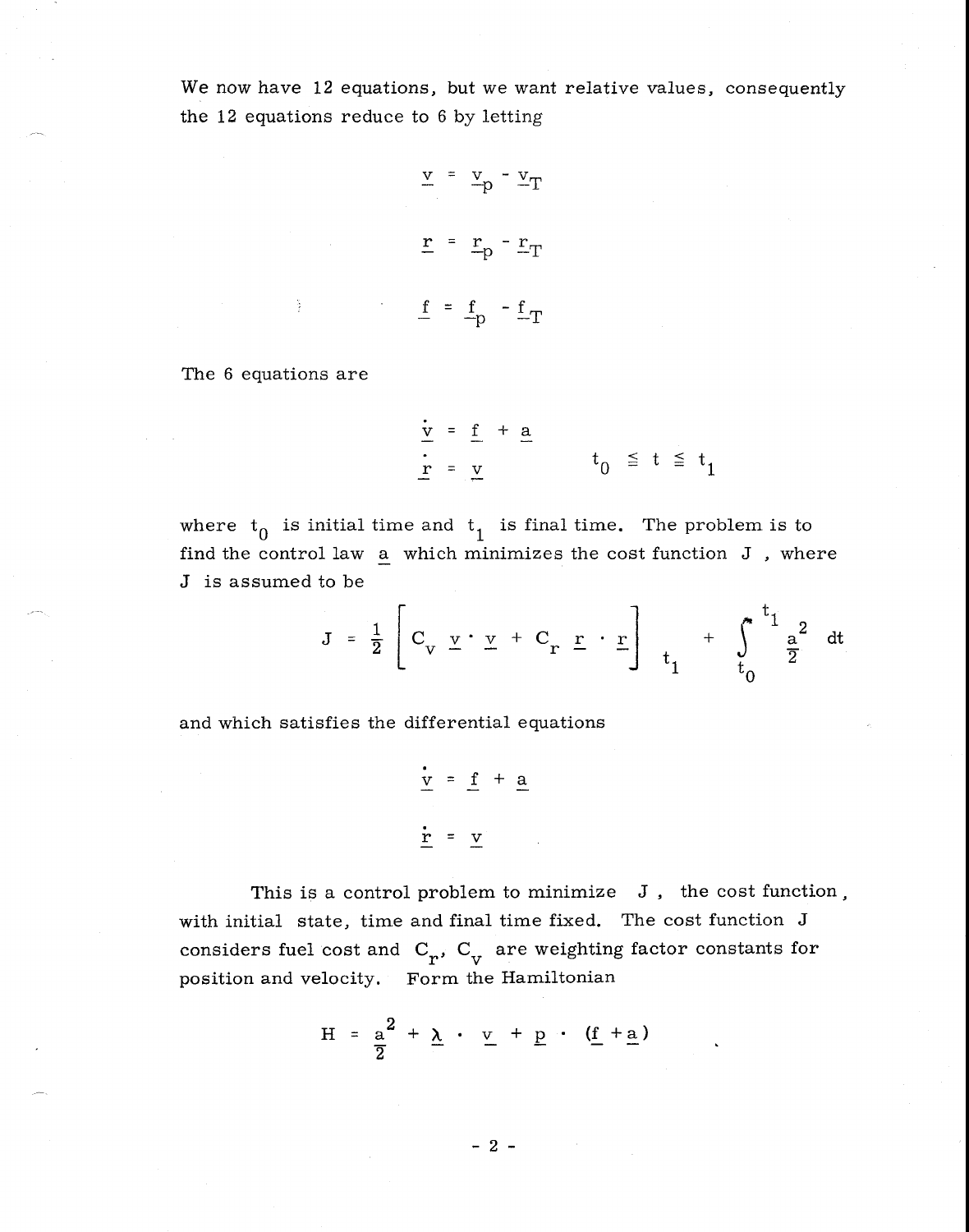and consider the Hamiltonian system (differential equations associated with H )

$$
Q = -\frac{\partial H}{\partial y} = -\underline{\lambda}
$$

$$
\frac{\lambda}{\lambda} = -\frac{\partial H}{\partial r} = 0 \rightarrow \lambda = \text{constant}
$$

 $\underline{p}$ ,  $\underline{\lambda}$  are the adjoint free vectors.

For optimality ( special case of maximum principle)

$$
\frac{\partial H}{\partial a} = 0 = \underline{a} + \underline{p} \rightarrow \underline{a} = -\underline{p}
$$

$$
\underline{p} = -(t - t_0) \underline{\lambda} + \underline{p}_0
$$

solving for a

$$
\underline{\mathbf{a}} = (\mathbf{t} - \mathbf{t}_0) \underline{\lambda} - \underline{\mathbf{p}}_0
$$
  
\n
$$
\underline{\mathbf{v}} = \underline{\mathbf{f}} + (\mathbf{t} - \mathbf{t}_0) \underline{\lambda} - \underline{\mathbf{p}}_0
$$
  
\n
$$
\underline{\mathbf{r}} = \underline{\mathbf{v}}
$$
 (1)

from transversality conditions

$$
\underline{p}(t_1) = C_v \underline{v}(t_1)
$$
  

$$
\underline{\lambda}(t_1) = C_r \underline{r}(t_1)
$$

let

$$
\underline{v} (t_0) = \underline{v}_0
$$
  

$$
\underline{r} (t_0) = \underline{r}_0
$$

 $3 -$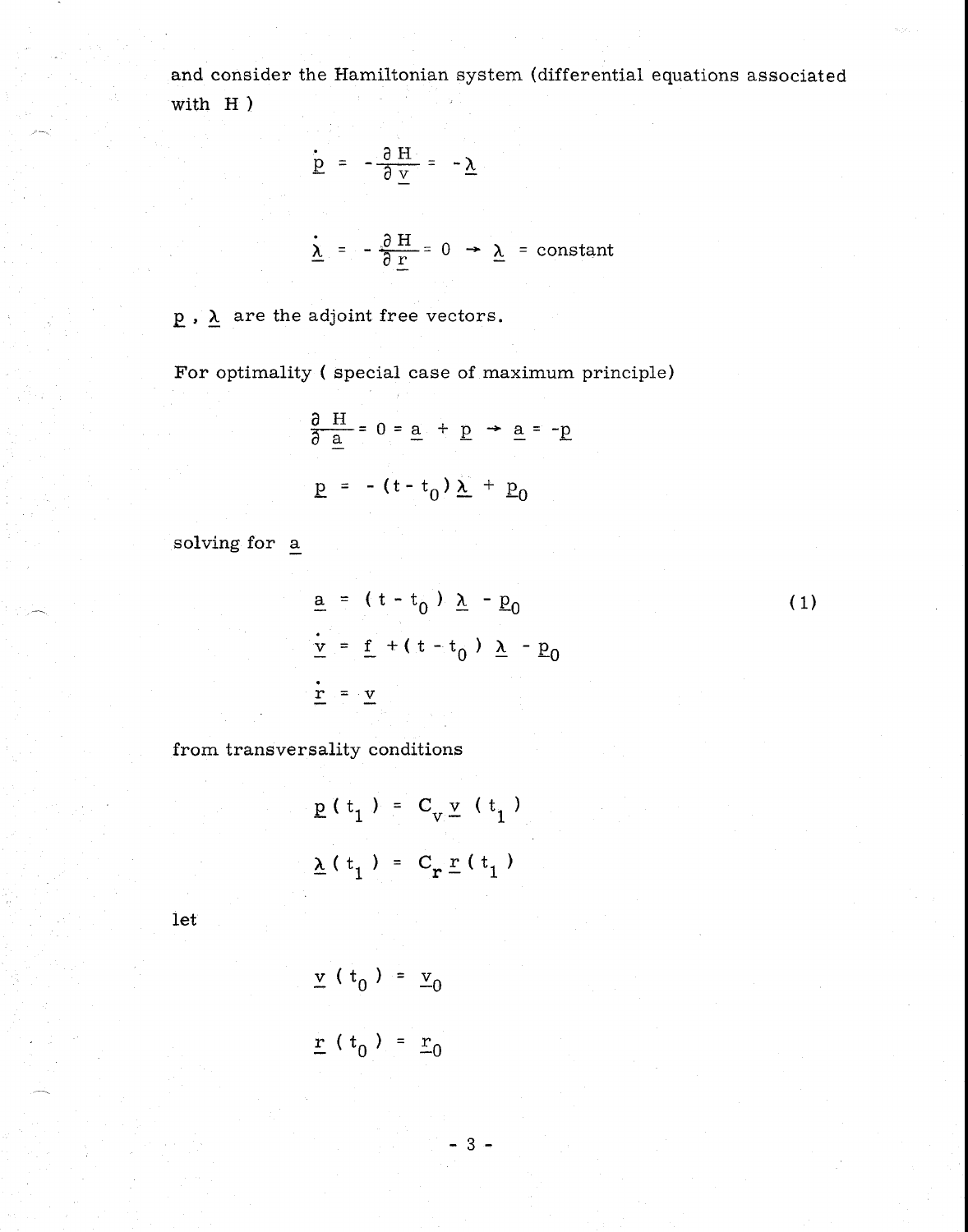solve for  $\underline{v}$ , <u>r</u> with <u>f</u> = constant

$$
\underline{v} = (t - t_0) \underline{f} + \frac{(t - t_0)^2}{2} \underline{\lambda} - \underline{p}_0 (t - t_0) + \underline{v}_0
$$
 (2)

$$
\underline{\mathbf{r}} = \frac{(t - t_0)^2}{2} \underline{\mathbf{f}} + \frac{(t - t_0)^3}{6} \underline{\lambda} - \underline{\mathbf{p}}_0 \frac{(t - t_0)^2}{2} + \underline{\mathbf{v}}_0 (t - t_0) + \underline{\mathbf{r}}_0 \qquad (3)
$$

 $\lambda$  is constant, therefore

$$
\underline{\lambda} = C_{r} \underline{r} (t_1) \tag{4}
$$

and

$$
\underline{p}(t_1) = C_v \underline{v}(t_1) = -(t_1 - t_0) \underline{\lambda} + \underline{p}_0
$$
 (5)

Eqs. 1 to 5 are the basic equations which will now be applied to some special cases.

(A) Injection

Final position is not important, therefore

$$
C_r = 0
$$
  

$$
\therefore \quad \underline{\lambda} = 0
$$

Therefore from (1)

$$
\underline{a} = -\underline{p}_0
$$

from (2)

$$
\underline{v}(t_1) = (t_1 - t_0)\underline{f} - \underline{p}_0 (t_1 - t_0) + \underline{v}_0
$$

$$
\underline{\mathbf{v}}_0 = \underline{\mathbf{v}}_{\mathbf{p}_0} - \underline{\mathbf{v}}_{\mathbf{T}_0}
$$

 $-4-$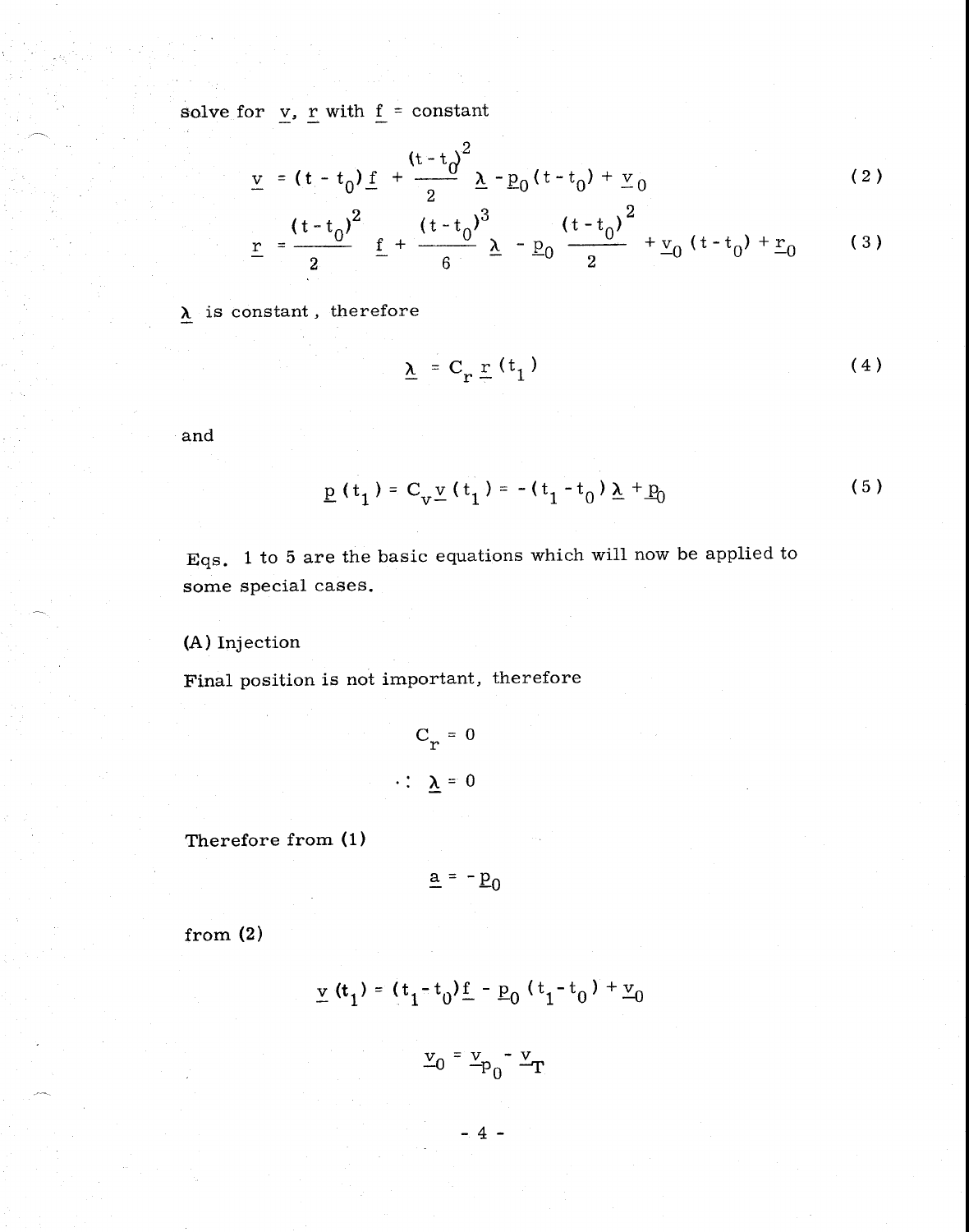$$
\underline{v}(t_1) = (t_1 - t_0) \underline{f} - \underline{p}_0 (t_1 - t_0) + \underline{v}_{p_0} - \underline{v}_T
$$
  

$$
\underline{v}(t_1) + \underline{p}_0 (t_1 - t_0) = (t_1 - t_0) \underline{f} + \underline{v}_{p_0} - \underline{v}_T
$$

from (5)

$$
p(t_1) = C_v \underline{v}(t_1) = -(t_1 - t_0) \underline{\lambda} + \underline{p}_0 = \underline{p}_0
$$

since

 $\underline{\lambda} = 0$ 

therefore  $p$  is constant.

$$
p_0 = \frac{\frac{f(t_1 - t_0) + v_{p_0} - v_T}{t_1 - t_0 + v_{p_0}}}{\frac{v_{p_0}}{t_1 - t_0} + v_{p_0}}}{C_v}
$$

$$
\underline{f} = \underline{f}_p - \underline{f}_T = \underline{g} - 0 = constant
$$

Usually want

$$
\underline{\mathbf{v}}\,\,(\,\mathbf{t}_1\,) =\, 0
$$

 $C_v \rightarrow \infty$ 

then

$$
\frac{a(t_1) = p_0 = -g - \frac{v_{p_0} - v_T}{t_1 - t_0}}
$$

for continuous measurements

$$
\underline{a} = -\underline{g} - \frac{\underline{v}_p - \underline{v}_T}{t_1 - t}
$$

sample data feedback law where  $\mathbf{t}_{0}$  is latest sample time.

continuous feedback control law

 $-5 -$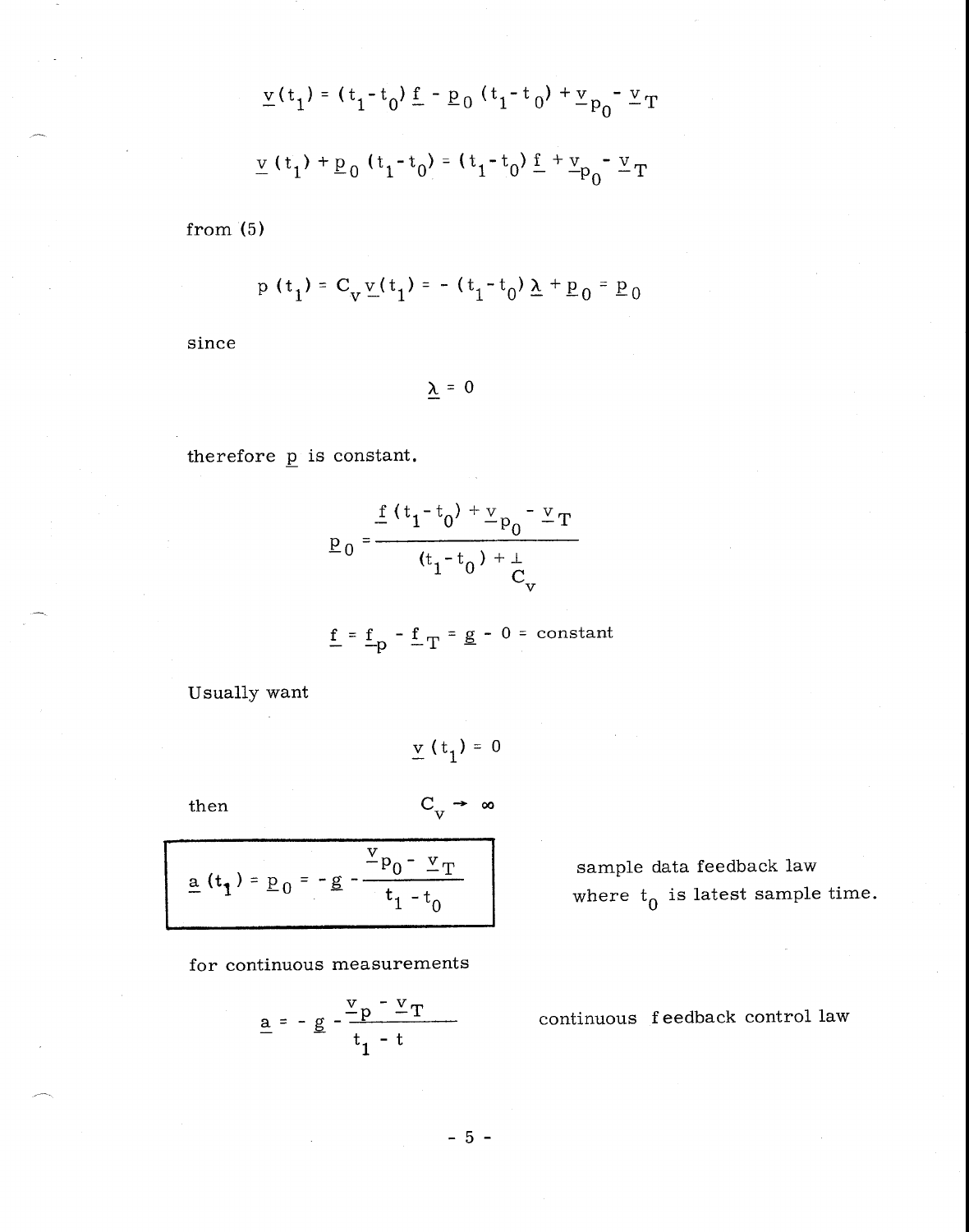## (B) Interception

For interception, final velocity is not important, therefore

 $C_{V} = 0$  $\underline{a} = (t - t_0) \underline{\lambda} - \underline{p}_0$ 

Therefore, one must determine  $\lambda$ ,  $p_0$ 

Assume 
$$
\underline{f} = 0
$$
  
\n $\underline{\lambda} = C_r \left[ \frac{(t_1 - t_0)^3}{6} \underline{\lambda} - p_0 \frac{(t_1 - t_0)^2}{2} + \underline{v}_0 (t_1 - t_0) + \underline{r}_0 \right]$   
\n $p_0 = (t_1 - t_0) \underline{\lambda}$   
\n $\underline{\lambda} = C_r \left[ \frac{(t_1 - t_0)^3}{6} \underline{\lambda} - \frac{(t_1 - t_0)^3}{2} \underline{\lambda} + \underline{v}_0 (t_1 - t_0) + \underline{r}_0 \right]$   
\n $\underline{\lambda} - C_r \frac{(t_1 - t_0)^3}{6} \underline{\lambda} + C_r \frac{(t_1 - t_0)^3}{2} \underline{\lambda} = C_r \left[ \underline{v}_0 (t_1 - t_0) + \underline{r}_0 \right]$   
\n $\frac{\underline{\lambda}}{2} - \frac{(t_1 - t_0)^3}{6} \underline{\lambda} + \frac{(t_1 - t_0)^3}{2} \underline{\lambda} = \underline{v}_0 (t_1 - t_0) + \underline{r}_0$ 

Solving for  $\underline{\lambda}$  :

 $C_r$  6 2

$$
\underline{\lambda} = \frac{\underline{v}_0 (t_1 - t_0) + \underline{r}_0}{\frac{(t_1 - t_0)^3}{3} + \frac{1}{C_r}}
$$

Solve for  $\underline{p}_0$  in  $\underline{p} = (t_1 - t_0) \underline{\lambda}$  to yield

 $- 6 -$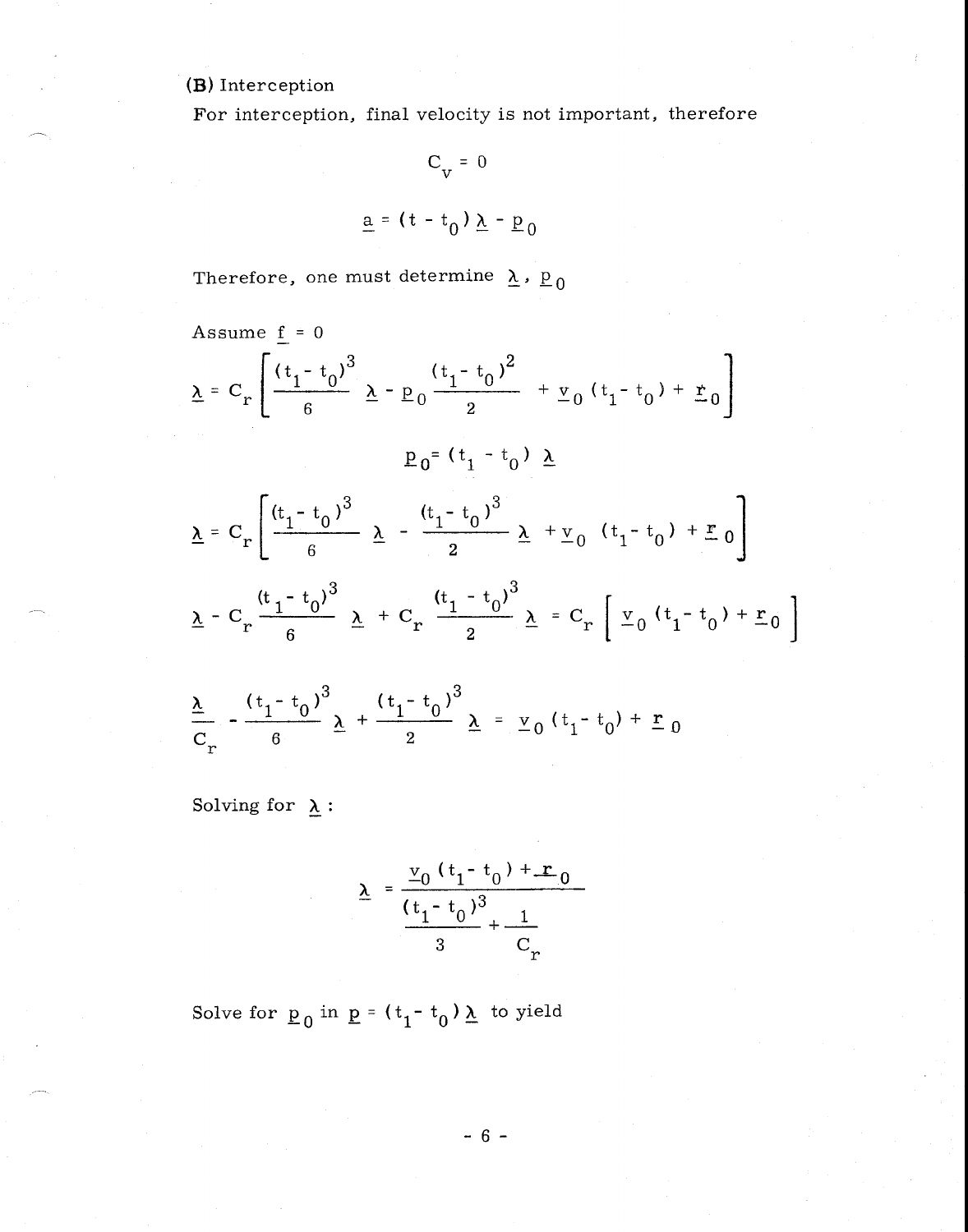$$
p_0 = \frac{(t_1 - t_0) \left[ \frac{v_0}{c_0} (t_1 - t_0) + \frac{r_0}{c_0} \right]}{(t_1 - t_0)^3} + \frac{1}{c_r}
$$

$$
\underline{a} = \frac{(t - t_0) [\underline{v}_0 (t_1 - t_0) + \underline{r}_0]}{(t_1 - t_0)^3} \quad - \quad \frac{(t_1 - t_0) [\underline{v}_0 (t_1 - t_0) + \underline{r}_0]}{(t_1 - t_0)^3} \quad + \quad \frac{(t_1 - t_0)}{3} \quad + \quad \frac{1}{C_r}
$$

Combining terms to yield

$$
\underline{a} = -\frac{(t_1 - t) \left[ \frac{v_0}{s_0} (t_1 - t_0) + \frac{r_0}{s_0} \right]}{(t_1 - t_0)^3} + \frac{1}{C_r}
$$

sample data case

$$
\underline{a} = -\frac{(t_1 - t) \left[ \underline{v} (t_1 - t) + \underline{r} \right]}{(t_1 - t)^3} + \frac{1}{C_r}
$$
 continuous feedback control law

1 control law

NOTE:  
\nAs 
$$
C_r \rightarrow \infty
$$
,  $\underline{r}(t_1) \rightarrow 0$  at the expense of large  $\int_0^t a^2 dt$   
\nOr  $\underline{a} \rightarrow \frac{-3 \left[ \underline{v}(t_1 - t) + \underline{r} \right]}{(t_1 - t)^2}$  as  $C_r \rightarrow \infty$ 

 $-7 -$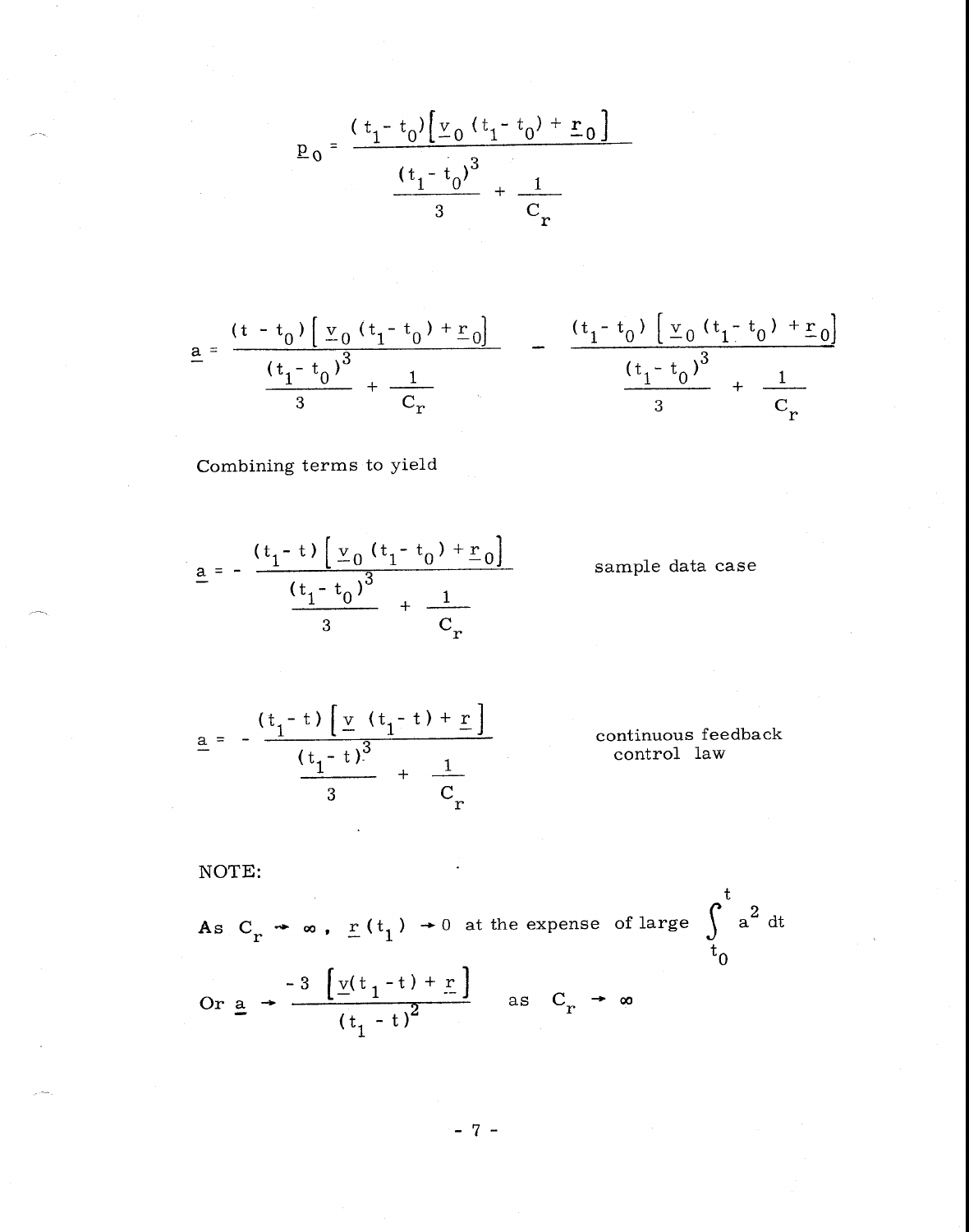## (C) Rendezvous

To place pursuing body in immediate vicinity of target with small component of relative velocity.

$$
\underline{a} = (t - t_0) \underline{\lambda} - \underline{p}_0
$$

Assume  $f = 0$ 

This is reasonable if the distance from the target to pursuing body is small, since in this case

$$
\underline{f}_{p} \approx \underline{f}_{T}
$$

$$
v(t_1) = 0 = \frac{(t_1 - t_0)^2}{2} \lambda - p_0 (t_1 - t_0) + v_0
$$

$$
r(t_1)=0=\frac{(t_1-t_0)^3}{6}\underline{\lambda}-\underline{p}_0\frac{(t_1-t_0)^2}{2}+\underline{v}_0(t_1-t_0)+\underline{r}_0
$$

$$
\underline{p}_0(t_1-t_0)=\underline{v}_0+\frac{(t_1-t_0)^2}{2}\underline{\lambda}
$$

$$
P_0 = \frac{v_0}{t_1 - t_0} + \frac{t_1 - t_0}{2} \underline{\lambda}
$$

$$
0 = \frac{(t_1 - t_0)^3}{6} \underline{\lambda} - \left[ \frac{\underline{v}_0}{t_1 - t_0} + \frac{t_1 - t_0}{2} \underline{\lambda} \right] \frac{(t_1 - t_0)^2}{2} + \underline{v}_0 (t_1 - t_0) + \underline{r}_0
$$
  

$$
0 = \frac{(t_1 - t_0)^3}{6} \underline{\lambda} - \underline{v}_0 \frac{(t_1 - t_0)}{2} - \frac{(t_1 - t_0)^3}{4} \underline{\lambda} + \underline{v}_0 (t_1 - t_0) + \underline{r}_0
$$

$$
-8 -
$$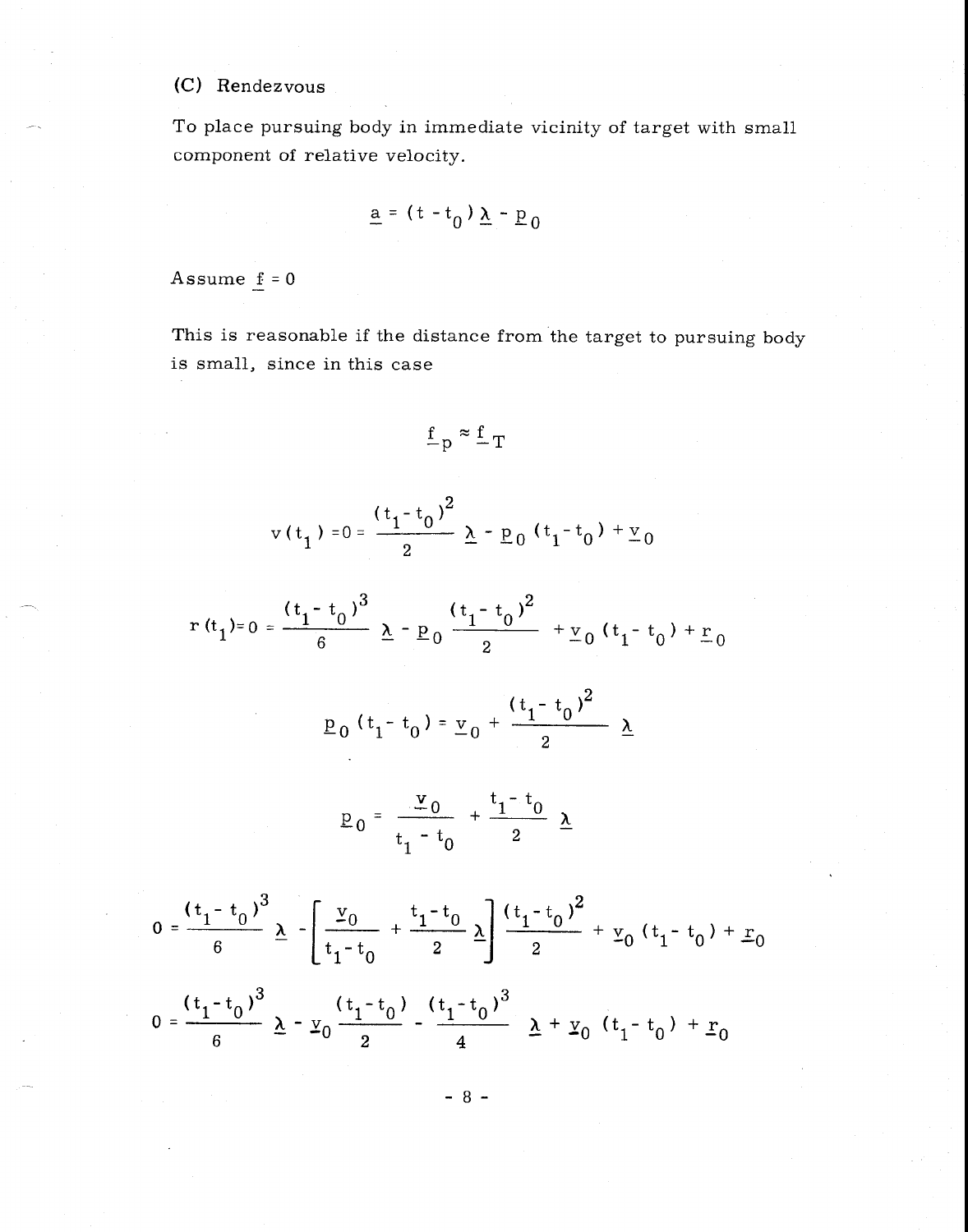$$
-\frac{v_0(t_1-t_0)}{2} - \underline{r}_0 = \frac{\underline{\lambda}}{12} \left[ (t_1 - t_0)^3 \right]
$$
  

$$
\underline{\lambda} = \frac{-6 \underline{v}_0}{(t_1 - t_0)^2} - \frac{12 \underline{r}_0}{(t_1 - t_0)^3}
$$
  

$$
\underline{p}_0 = \frac{v_0}{t_1 - t_0} + \frac{t_1 - t_0}{2} \left[ -\frac{6 \underline{v}_0}{(t_1 - t_0)^2} - \frac{12 \underline{r}_0}{(t_1 - t_0)^3} \right]
$$
  

$$
\underline{p}_0 = \frac{v_0}{t_1 - t_0} - \frac{3 \underline{v}_0}{t_1 - t_0} - \frac{6 \underline{r}_0}{(t_1 - t_0)^2}
$$
  

$$
\underline{p}_0 = -\frac{2 \underline{v}_0}{t_1 - t_0} - \frac{6 \underline{r}_0}{(t_1 - t_0)^2}
$$
  

$$
= (t - t_0) \left[ \frac{-6 \underline{v}_0}{(t_1 - t_0)^2} - \frac{12 \underline{r}_0}{(t_1 - t_0)^3} \right] + \frac{2 \underline{v}_0}{t_1 - t_0} + \frac{6 \underline{r}_0}{(t_1 - t_0)^2}
$$
  

$$
\underline{a} = \frac{-6 \underline{v}_0}{t_1 - t_0} - \frac{12 \underline{r}_0}{(t_1 - t_0)^2} + \frac{2 \underline{v}_0}{t_1 - t_0} + \frac{6 \underline{r}_0}{(t_1 - t_0)^2}
$$
  

$$
\underline{a} (t) = \frac{-4 \underline{v}_0}{t_1 - t_0} - \frac{6 \underline{r}_0}{(t_1 - t_0)^2}
$$
  

$$
\underline{a} (t) = \frac{-4 \underline{v}_0}{t_1 - t} - \frac{6 \underline{r}_0}{(t_1 - t)^2}
$$

 $\frac{a}{b}$ 

 $9 -$